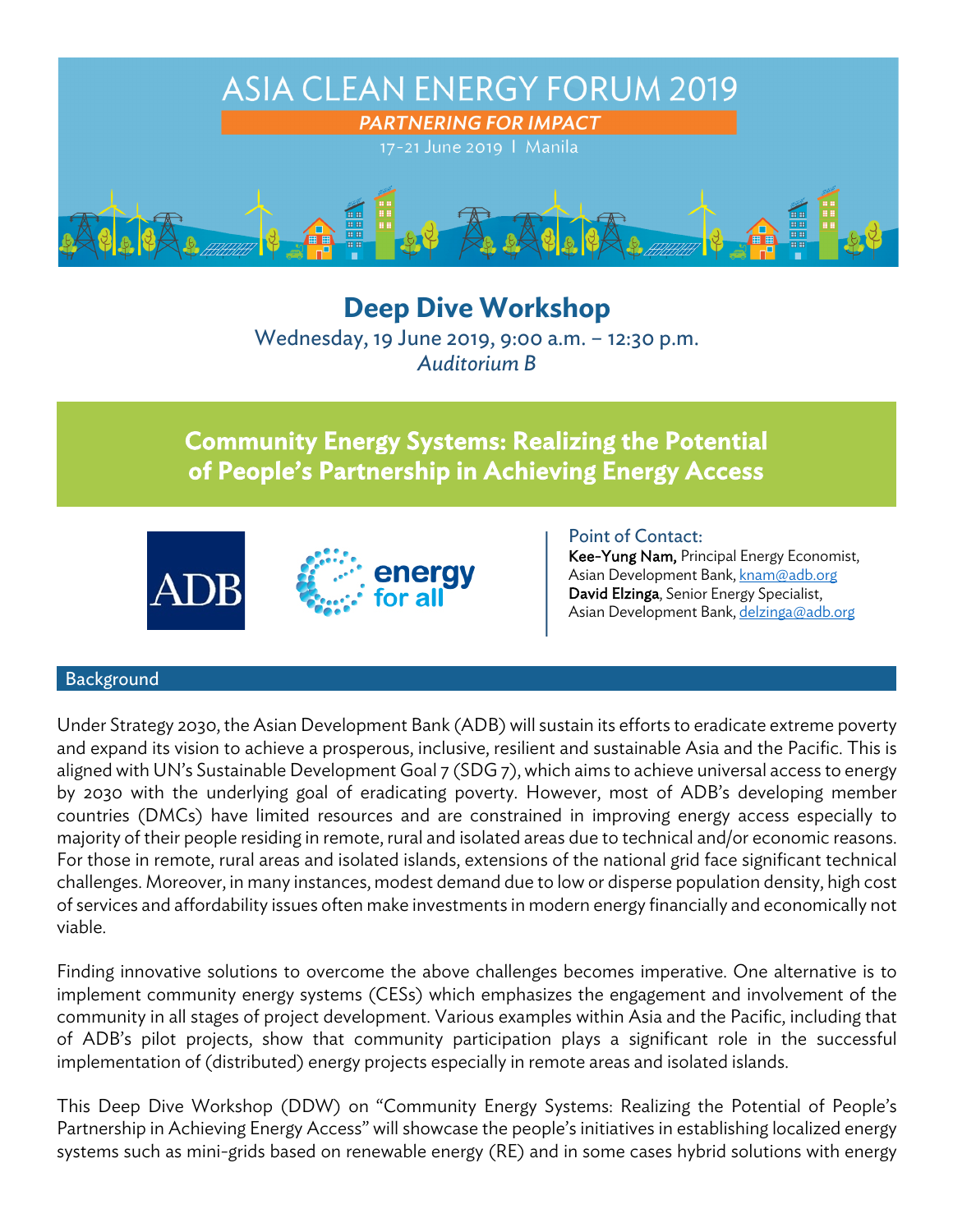storage. In the light of the growing interest to expand mini-grid solutions across Asia and the Pacific, this workshop will share knowledge and good practices on mini-grid and related types of localized energy systems that are owned and/or operated by community-based entities. The presentations would highlight project experiences focusing on why and how technical and cooperative solutions have been successfully utilized to reduce risks to project sustainability. The DDW is expected to encourage governments, project developer and investors to view CES as key to sustainably reach the last mile in the effort to provide universal and meaningful energy access for all.

#### **Objective**

The DDW will benefit government agencies, specifically planning, energy and other stakeholders charged with energy access, as well as project developers including non-government organizations and private sector in offgrid markets. Financial institutions and companies/organizations that are interested in financing energy access solutions in the Asia and the Pacific region may also find this workshop useful.

The objectives of the DDW are:

- 1) To share the successful cases of CESs and their socio-economic impacts;
- 2) To identify challenges and lessons learned from the experiences of CES proponents and find ways to deploy these types of energy access solutions in a systematic and scalable manner;
- 3) To encourage stakeholders to consider use of CESs as a viable business model to increase energy access, eradicate energy poverty and promote inclusive growth in remote communities.

# Agenda 09:00 – 09:10 Opening Remarks - ADB 09:10 - 10:30 Introduction by the Session Chair: What are Community Energy Systems (CESs)?

When do they make sense? – Satish Gautam, Programme Manager, Renewable Energy for Rural Livelihoods, United Nations Development Programme (UNDP)

SESSION 1: Maximizing the potential of CESs. This session will discuss technological and business models focusing on CESs. It will highlight how to maximize the benefits of energy access including productive-use activities. The presentations will highlight the lessons learned from project experiences and potential for increasing uptake and scalability as a practical and feasible energy access solution in region.

### Dhostekhor Khola Micro Hydropower Pilot Project

Mahabir Pun, Chairperson, Annapurna Dhaulagiri Community Eco-trekking Development and Promotion Organization (ADCEPO)

### Malalison Island Solar Hybrid Project

Ludovico Lim, General Manager, Antique Electric Cooperative, Inc. & Director, AO Power, Inc.

Community Enterprise-based Hydro and Biomass Projects in Myanmar

Dipti Vaghela, Co-founder, Hydro Empowerment Network

## Q&A: Guided Discussion with the Session Chair

Session Chair: Satish Gautam